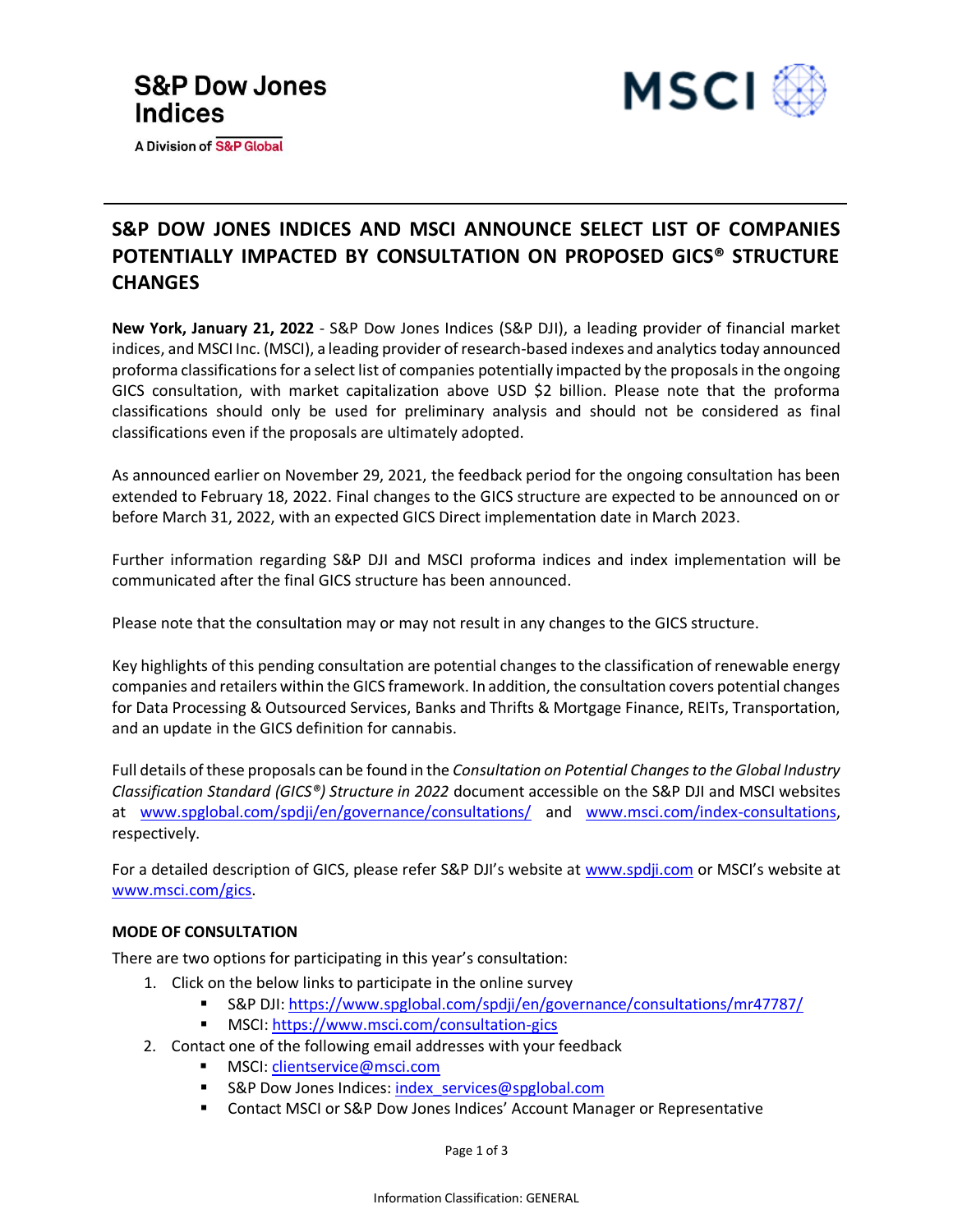# **S&P Dow Jones Indices**

**A Division of S&P Global** 



#### **About S&P Dow Jones Indices**

S&P Dow Jones Indices is the largest global resource for essential index-based concepts, data and research, and home to iconic financial market indicators, such as the S&P 500<sup>®</sup> and the Dow Jones Industrial Average®. More assets are invested in products based on our indices than products based on indices from any other provider in the world. Since Charles Dow invented the first index in 1884, S&P DJI has been innovating and developing indices across the spectrum of asset classes helping to define the way investors measure and trade the markets.

S&P Dow Jones Indices is a division of S&P Global (NYSE: SPGI), which provides essential intelligence for individuals, companies, and governments to make decisions with confidence. For more information, visit [www.spdji.com.](file:///C:/Users/tnmalink/AppData/Local/Microsoft/Windows/Temporary%20Internet%20Files/Content.Outlook/3A2TRMUO/www.spdji.com)

#### **For more information:**

S&P Dow Jones Indices Index Services [index\\_services@spglobal.com](mailto:index_services@spglobal.com)

#### **About MSCI**

MSCI is a leading provider of critical decision support tools and services for the global investment community. With over 50 years of expertise in research, data and technology, we power better investment decisions by enabling clients to understand and analyze key drivers of risk and return and confidently build more effective portfolios. We create industry-leading research-enhanced solutions that clients use to gain insight into and improve transparency across the investment process. To learn more, please visit [www.msci.com.](http://www.msci.com/)

#### **Media Inquiries: PR@msci.com**

| Sam Wang       | +1 212 804 5244  |
|----------------|------------------|
| Melanie Blanco | +1 212 981 1049  |
| Laura Hudson   | +44 20 7336 9653 |

#### **MSCI Global Client Service**

| <b>EMEA Client Service</b>                  | +44 20 7618.2222            |
|---------------------------------------------|-----------------------------|
| <b>Americas Client Service</b>              | +1 888 588 4567 (toll free) |
| Asia Pacific Client Service + 852 2844 9333 |                             |

#### **NOTICE AND DISCLAIMER**

This document has been prepared by MSCI and S&P Dow Jones Indices LLC solely for informational purposes. All of the information contained herein, including without limitation all text, data, graphs, charts (collectively, the "Information") is the property of MSCI, S&P Dow Jones Indices, or their respective affiliates. The Information may